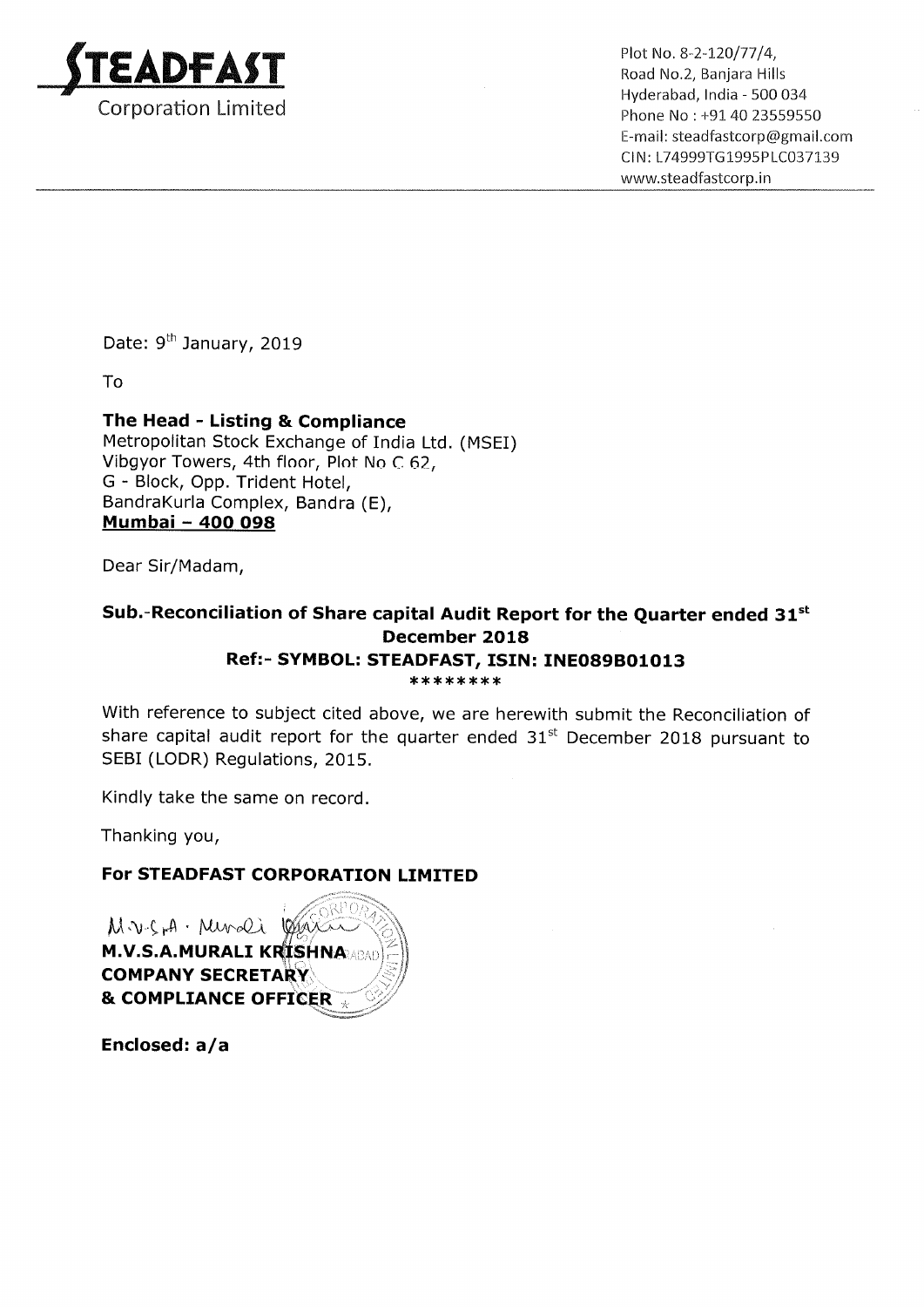V. BHASKARA RAO & CO.

COMPANY SECRETARIES

6-2-1085lB. Flat No. 103. .Badam Sohana Apartments. Beside Dega Tower. Raj Bhavan Road, Somajiguda, Hyderabad - 500 082. Office : 9392369579 Mobile : 93923 99570 E-mail : bhaskararaoandco @ gmail.com

## RECONCILIATION OF SHARE CAPITAL AUDIT

| 1. For Period Ended                                                           | 31 <sup>st</sup> December, 2018                                                        |
|-------------------------------------------------------------------------------|----------------------------------------------------------------------------------------|
| $2.$ ISIN                                                                     | INE089B01013                                                                           |
| 3. Face Value                                                                 | Rs. 10/-                                                                               |
| 4. Name of the Company                                                        | <b>Steadfast Corporation Limited</b>                                                   |
| 5. Registered Office Address                                                  | Plot No.8-2-120/77/4, Opp. K.B.R. Park,<br>Road No.2, Banjara Hills, Hyderabad-500 034 |
| 6. Correspondence Address                                                     | Plot No.8-2-120/77/4, Opp. K.B.R. Park,<br>Road No.2, Banjara Hills, Hyderabad-500 034 |
| 7. Telephone No.<br>Fax Nos.                                                  | (040) 23559550<br>(040) 23559550                                                       |
| 8. Email address                                                              | steadfastcorp@gmail.com                                                                |
| 9. Names of the Stock Exchanges where<br>the company's securities are listed. | Metropolitan Stock Exchange of India Limited<br>(MSEI)                                 |

|                                            | <b>Number of Shares</b> | % of Total Issued<br>Capital |
|--------------------------------------------|-------------------------|------------------------------|
| 10. Issued Capital                         | 7131000                 | 100.00                       |
| 11. Listed Capital MSEI Limited<br>۰       | 7131000                 | 100.00                       |
| 12. Held in Dematerialization Form in CDSL | 1203426                 | 16.88                        |
| 13. Held in Dematerialization Form in NSDL | 5602151                 | 78.56                        |
| 14. Physical                               | 325423                  | 4.56                         |
| 15. Total No. of Shares (12+13+14)         | 7131000                 | 100.00                       |
| 16. Reasons for Differences, if any        | <b>NIL</b>              |                              |

17. Certifying the Details of Changes in Share Capital during the quarter under consideration as per the table below:

| Partic<br>ul<br>ar<br>s | No. of Shares | Applied/Not<br>Applied for<br>listina | Listed on Stock<br>Exchanges<br>(Specify Names) | Whether<br>intimate<br>d to<br><b>CDSL</b> | Whether<br>intimated<br>to NSDL | Hn Prin. Appr.<br>Pending for<br>SE (Specify<br>Names) |
|-------------------------|---------------|---------------------------------------|-------------------------------------------------|--------------------------------------------|---------------------------------|--------------------------------------------------------|
|                         | <b>NA</b>     |                                       |                                                 | <b>NA</b>                                  |                                 | -NA-                                                   |

18. Register of Members is Updated (Yes / No) Yes<br>If not, updated up to which date NA

If not, updated up to which date

19. Reference of previous quarter with regard to excess dematerialized shares, if any  $N A$ 



20. Has the Company resolved the matter mentioned in point no.19 above in the current quarter? It not, reason why? N A

 $\sqrt{2}$  $\mathcal{A}$  $\mathbb{Z}$